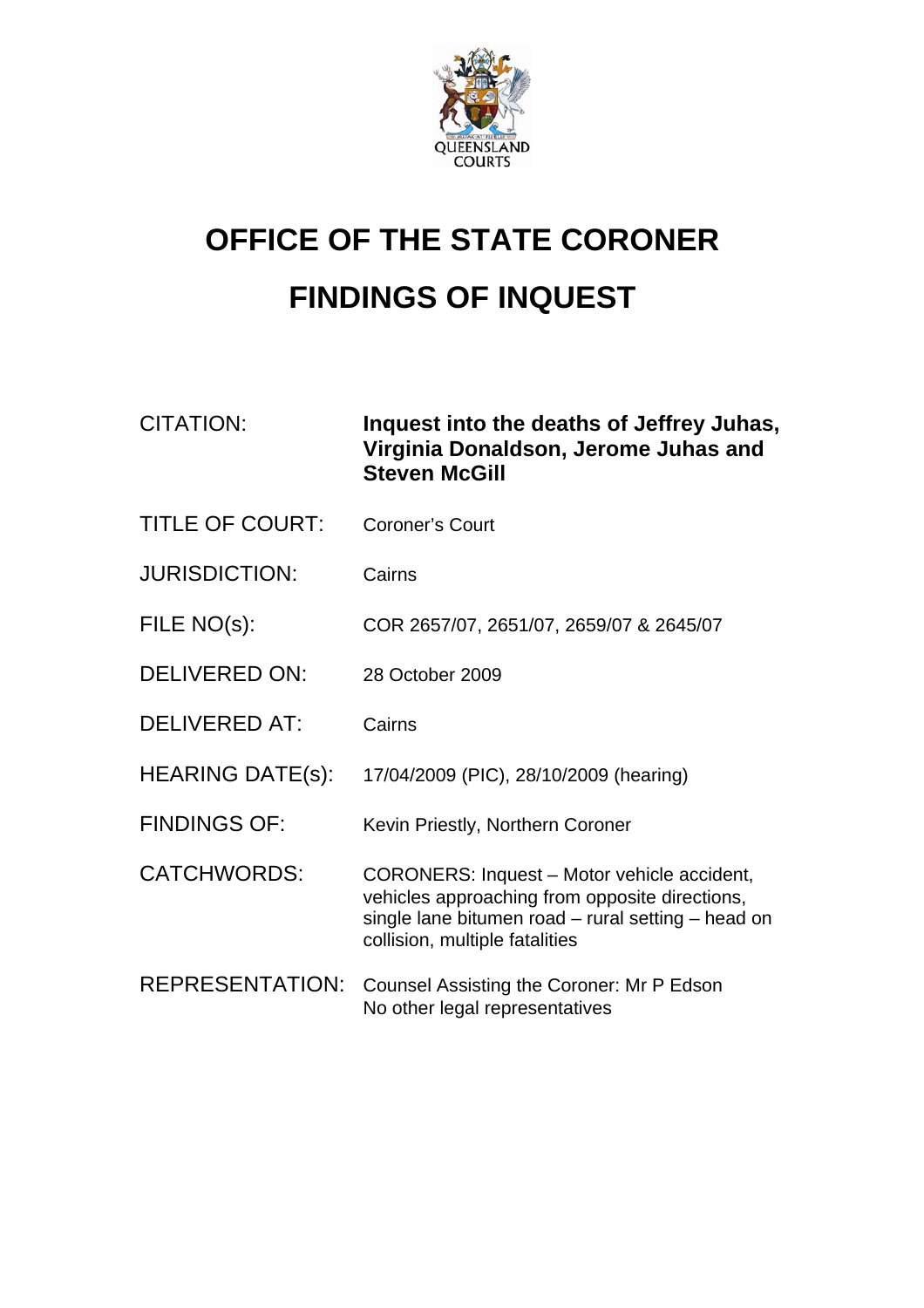#### **Introduction**

At about 9.45 p.m. on 8 June 2007 Jeffrey Juhas, aged 27 years; Virginia Donaldson, aged 21 years; Jerome Juhas, aged one year and nine months son of Jeffrey Juhas and Virginia Donaldson - and Steven McGill, aged 41 years were the occupants of a silver Ford Corsair sedan travelling south along the Kennedy Highway approximately nine kilometres from Mount Garnet when it came into collision with an oncoming Toyota Hilux towing a trailer.

Jeffrey Juhas was the driver, Steven McGill was the front seat passenger, Virginia Donaldson was seated in the rear next to Jerome, who was seated on a foam booster and secured with a lap sash seatbelt. All four occupants of the Ford sedan were declared deceased at the scene. The occupants of the Toyota Hilux were conveyed by ambulance to Atherton Hospital.

A police investigation was conducted into the circumstances surrounding this collision and a report provided to me to consider in the context of a coronial investigation. That investigation is now complete. These findings seek to explain how the death occurred and consider whether any changes to policies or practices could reduce the likelihood of deaths occurring in similar circumstances in the future.

# **Scope and Powers of a Coronial Investigation**

The Coroners Act 2003 provides that "When an inquest is held into a death, the Coroners findings may be given to the family of the person who died and to each of the persons or organisations granted leave to appear at the inquest. These findings will be distributed in accordance with the requirements of the Act and also placed on the website of the Office of the State Coroner.

The Coroner has jurisdiction to inquire into the cause and circumstances of a reportable death. If possible, he or she is required to find whether death in fact happened, the identity of the deceased; when, where and how the death occurred and what caused the person to die. There is considerable litigation concerning the extent of the Coroners jurisdiction to inquire into the circumstances of a death and it seems to me to be appropriate that I say something about the general nature of inquests for the benefit of the deceased family and for completeness.

An inquest is not a trial between opposing parties, but an inquiry into the death. In a leading English case, it was described in this way,

*"It is an inquisitorial process, a process of investigation quite unlike a criminal trial, where the prosecutor accuses and the accused defends. The function of an inquest is to seek out and record as many of the facts concerning the death as public interest requires. The focus is on discovering what happened, not on ascribing guilt, attributing blame, or apportioning liability. The purpose is to inform the family and the public of how the death occurred, with a view to reducing the likelihood of similar deaths. As a result, the Act authorises a Coroner to make*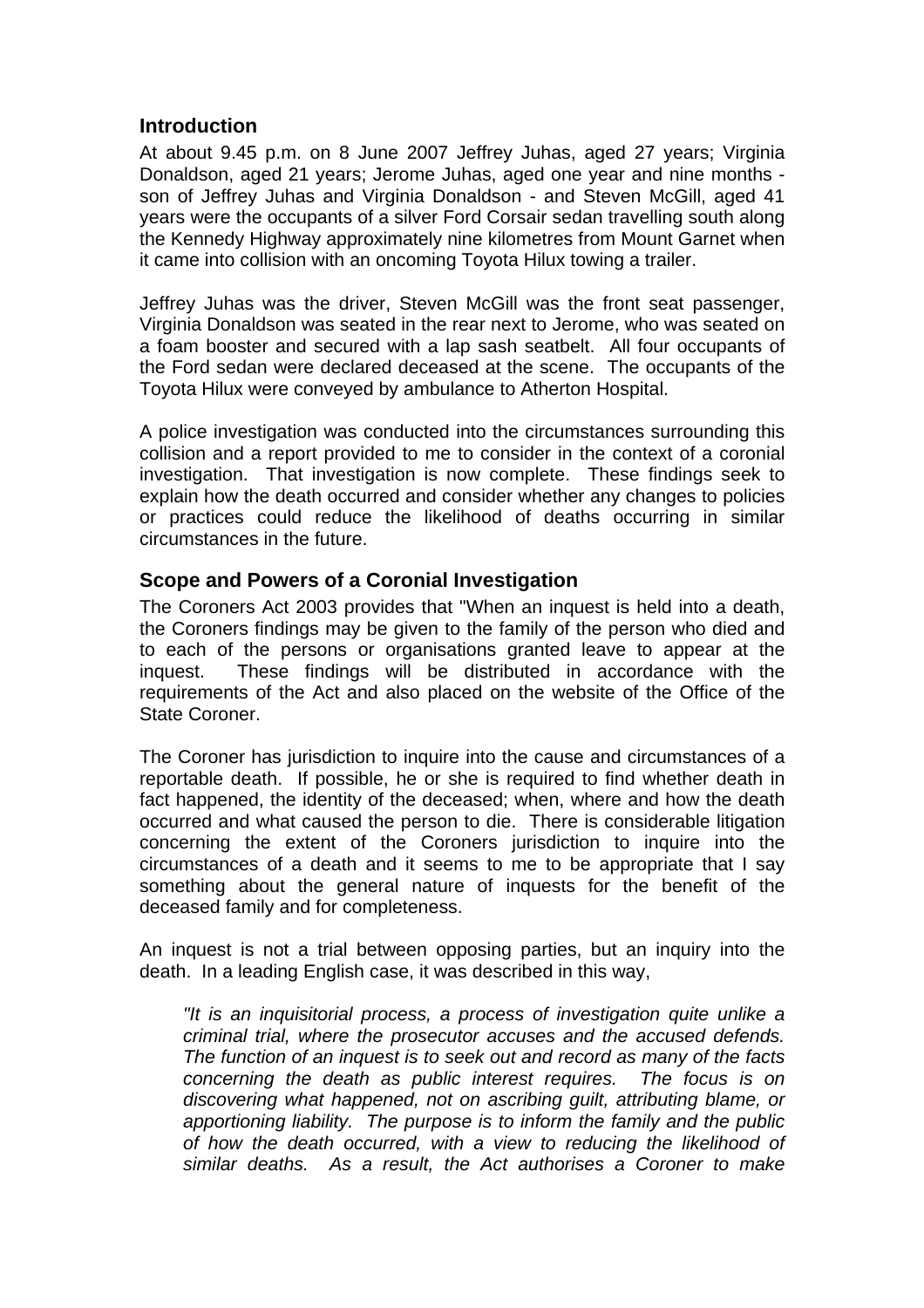*preventative recommendations concerning public health or safety in the administration of justice, or way to prevent deaths from happening in similar circumstances in the future. A Coroner must not include in the comments, or findings, or recommendations, a statement that a person is or may be guilty of an offence or civilly liable for something. However, if as a result of considering the information gathered during an inquest a Coroner reasonably suspects that person may be guilty of a criminal offence, the Coroner must refer the information to the appropriate prosecuting authority."* 

It is important to note the proceedings in the Coroners Court are not bound by rules of evidence pursuant to section 37 of the Act. Because section 37 of the Act provides that a Court may inform itself in anyway it considers appropriate, that does not mean that any and every piece of information, however unreliable, will be admitted into evidence and acted upon. However, it does give a Coroner greater scope to receive information that may not be admissible in other proceedings and to have regard to its provenance when determining what weight should be given to the information. This flexibility has been explained as a consequence of an inquest being a fact finding exercise, rather than the means of apportioning guilt, an inquiry rather than a trial.

A Coroner should apply the civil standard of proof, namely the balance of probabilities, but the approach referred to as the Briginshaw Sliding Scale is applicable. This means that the more significant the issue to be determined, the more serious an allegation, or the more inherently unlikely an occurrence, the clearer and more persuasive is the evidence needed for the trier of fact to be sufficiently satisfied that it has been proven to a civil standard.

It's clear that a Coroner is obliged to comply with the rules of natural justice and act judicially. This means no finding adverse to the interests of any party may be made without the party first being given the right to be heard in opposition to that finding. As *Annetts v McCann*[1](#page-2-0) makes clear, that includes being given an opportunity to make submissions against findings that might be damaging to the reputation of any individual or organisation.

## **The Road Features**

Sergeant McPhail attended the scene of this fatality and, as a qualified Forensic Crash Unit investigator, started an investigation.

At the location of the accident, the Kennedy Highway had a bitumen road surface approximately 3.5 metres wide, with sloping dirt edging or shoulders on either side. For the majority of the length of the shoulders the bitumen surface is slightly raised above the dirt surface with uneven and broken edges. Whilst the road is a dual carriageway, there is only a single lane of bitumen down the centre of the road with dirt edges on both sides. On the north-western side of the road there were large mounds of rock and gravel

<span id="page-2-0"></span> $\overline{a}$ 1 (1960) 65 ALJR 167 at 168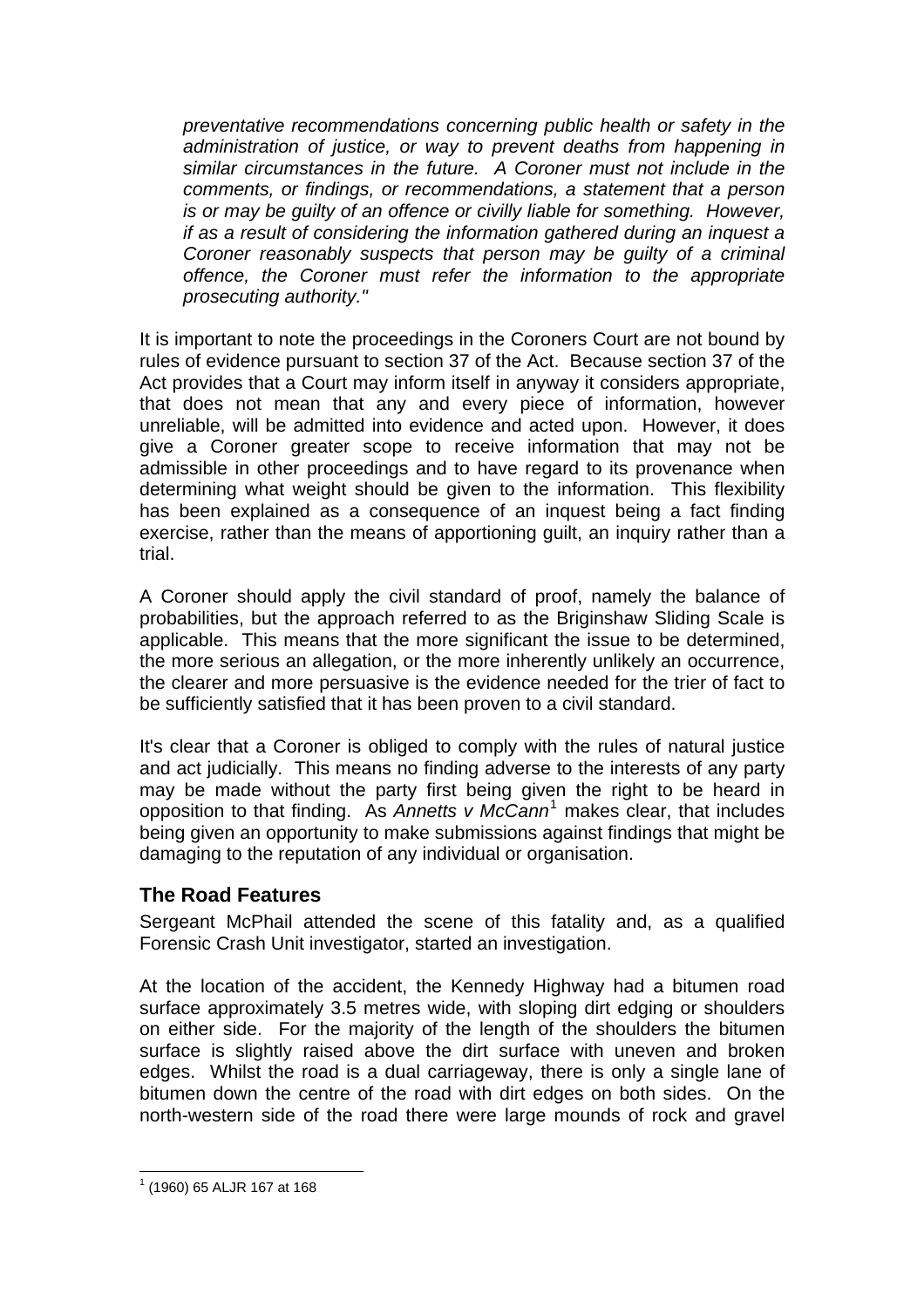being used for road upgrades. These mounds were situated about five metres away from the edge of the bitumen.

The location of the crash is on the plateau of an incline from both directions which dips slightly and levelled out at the scene. The section of road is undulating. Lights from approaching vehicles can be seen when driving in this location. However, vehicles are often not seen until the last minute and may appear further away than first thought. I viewed photographs of the locality as it appears at present and note that the topography has not significantly changed. It is indeed undulating which may restrict lines of sight. There was no street lighting in the area. The signed speed limit for this section is 100 kilometres per hour. It was a cold and clear night. The road was dry. There was no fog along this section of the road, although there may have been some fog on other sections of the road, likely more low lying. There was no rain to impair the driver's vision.

#### **Scene Investigation**

Upon arrival at the scene, the police observed the following vehicles.

There was a white Toyota Hilux twin cab utility facing in a south-westerly direction. The rear wheels of the vehicle were on the roadway and the front wheels were on the dirt edging. The vehicle was facing generally at a 45 degree angle to the roadway on the north-northern side and the trailer it had been towing was level with the highway. There was nothing on the trailer. A fabricated metal canopy on the rear of the Toyota Hilux was thrown clear of the vehicle as a result of impact.

The other vehicle was a Ford Corsair sedan, facing a south-westerly direction, and located on the dirt edging at a 45 degree angle to the roadway on the southern side of the road. The vehicle had extensive front end damage which had been totally destroyed and pushed backwards towards the occupants' compartment. The bonnet had been forced up and into the windscreen area. There was a large quantity of alcohol located in the Ford Corsair, including a can of Jim Beam and Cola wedged between the top of the steering wheel and the dashboard area. The can had exploded through the body of the can, although the ring pull on the can was still intact.

Police examined the road surface and identified a number of markings. Firstly, there was a series of four small scrape marks, approximately 1.75 metres west of the driver's door of the Corsair. The marks were approximately .4 metres across. There was also another scrape mark approximately .1 of a metre in length, situated on the roadway, approximately 1.17 metres south of the passenger door of the Toyota.

Secondly, there was a series of four tyre marks on the road surface which were across the entire width of the road, running north-east to south-west, approximately eight metres in overall length. Four of the tyre marks originated from the four, small scrape marks and extended to the location of the Ford Corsair. Another tyre mark was located on the roadway on the western side of the final resting position of the Toyota. This tyre mark was approximately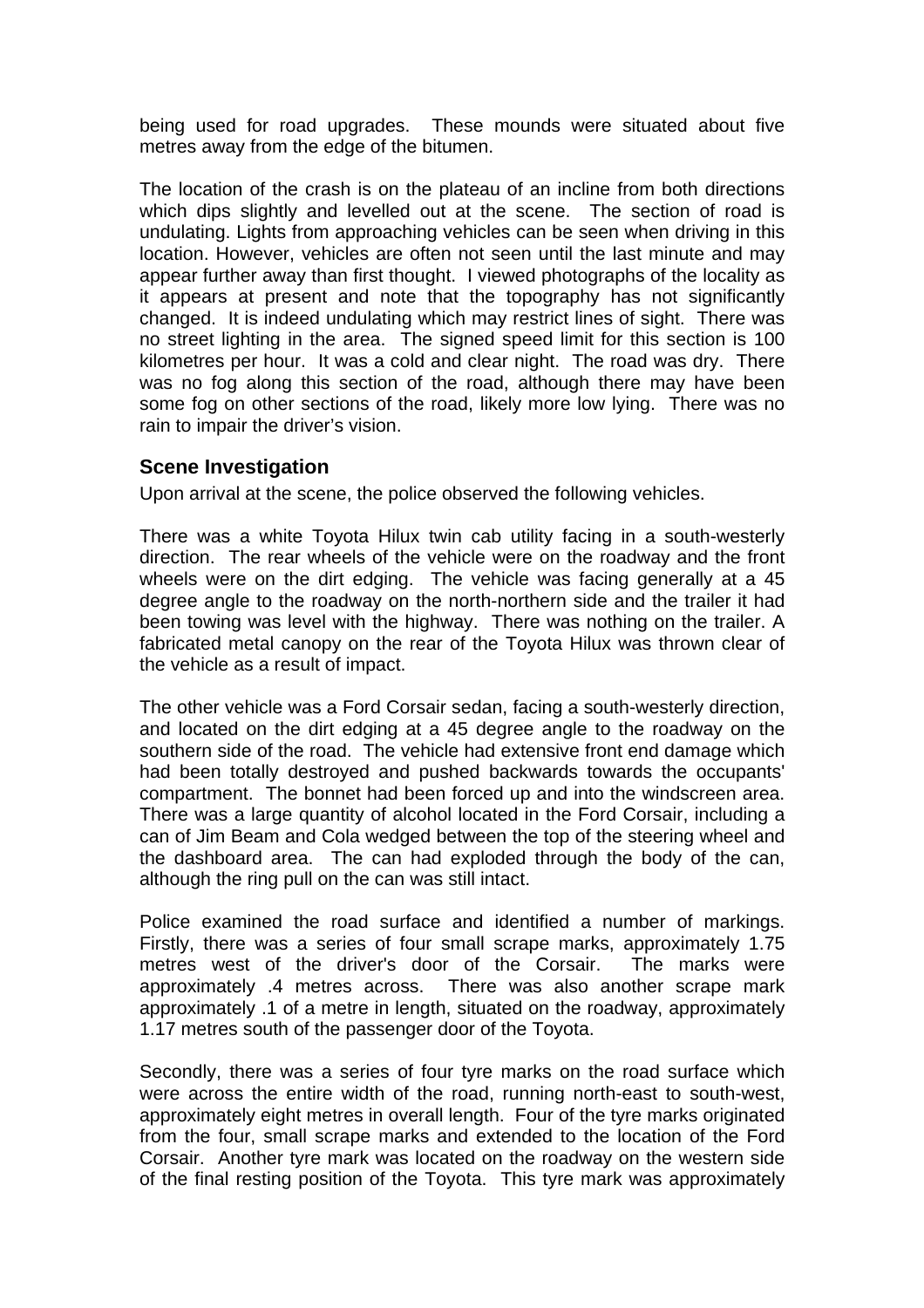1.6 metres in length and was situated approximately where the trailer was anchored to the rear of the Toyota.

Thirdly, there was a faint tyre mark initially on the bitumen and subsequently on the western dirt edge. The first part of the tyre mark on the bitumen was very light and extended from the end of the western most tyre mark for approximately 2.6 metres until it passed from the bitumen edge onto the dirt surface. The tyre mark continued in the dirt for approximately 20.1 metres along the dirt edge, just off the western edge of the bitumen surface. These tyre marks on the bitumen and the dirt were made by the Toyota.

The police were unable to find any potholes or objects on the road that might have caused or contributed to the accident.

The location and alignment of the tyre marks and scrapings are depicted in a plan drawn to scale that is before the Court, which gives a much better understanding of the significance of those marks relative to the final resting positions of the vehicles.

#### **Damage to the Vehicles**

An inspection was carried out on the Toyota Hilux by a police motor vehicle inspection officer, which revealed it had suffered severe impact damage to the left-hand front of the vehicle, the passenger side, including damage to the front bullbar, radiator and support panels, bonnet, headlights, left-hand side rail, left-hand front wheel, front suspension, front guards, windscreen, roof, left-hand doors, engine, chassis and driveline. The mechanical inspection concluded that notwithstanding the damage identified and attributable to the collision, the vehicle was deemed to have been in satisfactory mechanical condition and no defects were found that would have contributed to the collision.

In relation to the trailer being towed by the Toyota, a full inspection was carried out and the braking system on the trailer was found to be defective and had the potential to be dangerous when the trailer was loaded. The braking system was excessively worn and virtually inoperative when tested. The braking system had been in this condition for some time. The trailer was not loaded at the time of the accident.

The motor vehicle inspection officer who inspected the vehicles provided a supplementary statement at the request of the Coroner's office in relation to a number of questions. He was asked what impact, if any, these defects might have had in the event of a driver over-correcting the steering of the vehicle after pulling off to the side of the road. This officer was informed about the circumstances of this accident and made aware of the nature of the road and the version of events given by Mr Chambers in earlier interviews. In response to that query, he reported that in his opinion the defects mentioned, namely poor trailer brakes, may have made it more difficult for the driver to control the combination of the Hilux and a trailer in an oversteer situation. That witness, Mr Georgis, then says that the position or the handling ability would have been further affected if there had been any sudden application of the brakes.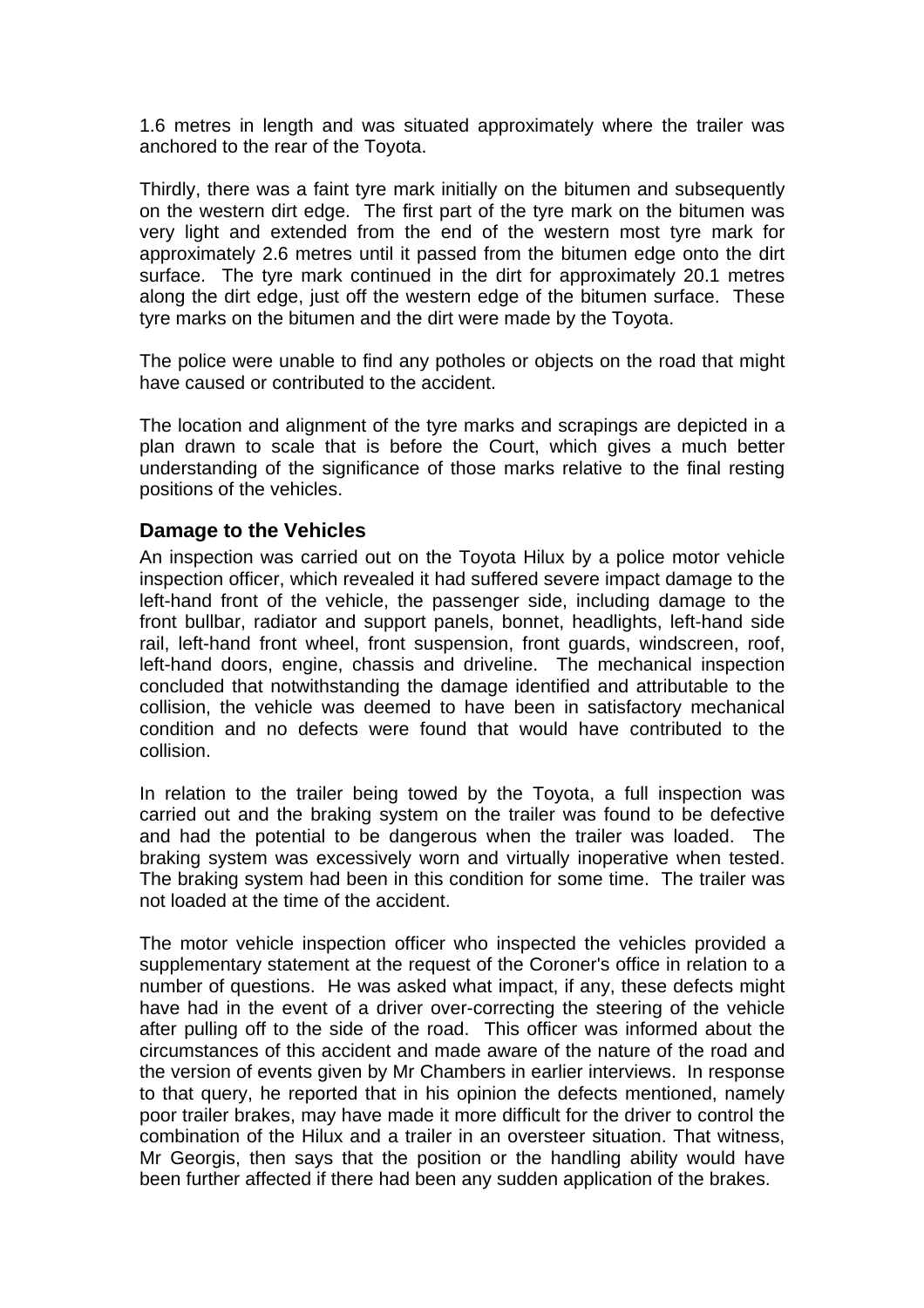In relation to the Ford Corsair sedan, the vehicle suffered impact damage to the front with the under body bent and the front section of the vehicle crushed due to impact. All body panels were affected by the accident. As a result of the inspection, the vehicle was found to be in an unsatisfactory mechanical condition due to the condition of the front shock absorbers. However, that defect was of a minor nature and would not have contributed to the cause of the accident.

## **Witness Accounts**

The police attempted to identify witnesses who may have seen either vehicle earlier that evening. A truck driver informed police that he'd been stationary at a truck pad at the southern end of Mount Garnet and left that location around 9.30 p.m. The driver recalled seeing a silver car, possibly a Ford, which had pulled in behind his truck as he left town travelling towards Karumba. The silver sedan overtook the truck as he approached the turnoff to the Mount Garnet racecourse but stated the silver sedan did not appear to be speeding. The truck driver estimated the silver sedan was travelling about 80 kilometres an hour when it overtook his truck. The truck driver came across the traffic accident sometime later and saw the same silver sedan that had overtaken him earlier. No other witnesses to the movements of either vehicle were identified by police.

Mr Chambers, the driver of the Toyota Hilux, participated in a record of interview with police on 29 June 2007 during which he provided to police information about his recollection of the events. Mr Chambers recalled coming up to a crest on the hill and seeing the headlights of an approaching vehicle, either as it came over the hill or as he was cresting the hill. He then pulled off the road a bit and noticed that the other vehicle had not pulled off the road, so he pulled his vehicle further off the road while decelerating. Mr Chambers stated to police that he lost control of the vehicle, it moved sideways and hit the other car. Mr Chambers believed there was a distance of about 100 metres between his vehicle and the Ford Corsair when he first saw the headlights.

He acknowledged that on the night of the accident, when questioned by police officers, he told them he saw the lights of the other car, pulled over to the side of the road and onto the dirt but he skidded on the dirt and went sideways. The other car hit him when his car was sideways across the road.

Mr Chambers estimated that he'd pulled the vehicle off to the left of the road on the dirt shoulder for about two seconds prior to impact. When asked during this interview how far off the bitumen he was, Mr Chambers responded that he'd moved over a bit so the passenger side was on the dirt and as far as he remembered he thought he'd pulled the vehicle mostly off the road but it was actually very hard to tell what was road and what wasn't at that point because the road and the dirt sort of melded together.

Mr Chambers recalls seeing a lot of gravel and mounds of dirt or something on the side of the road. Mr Chambers didn't think he came back onto the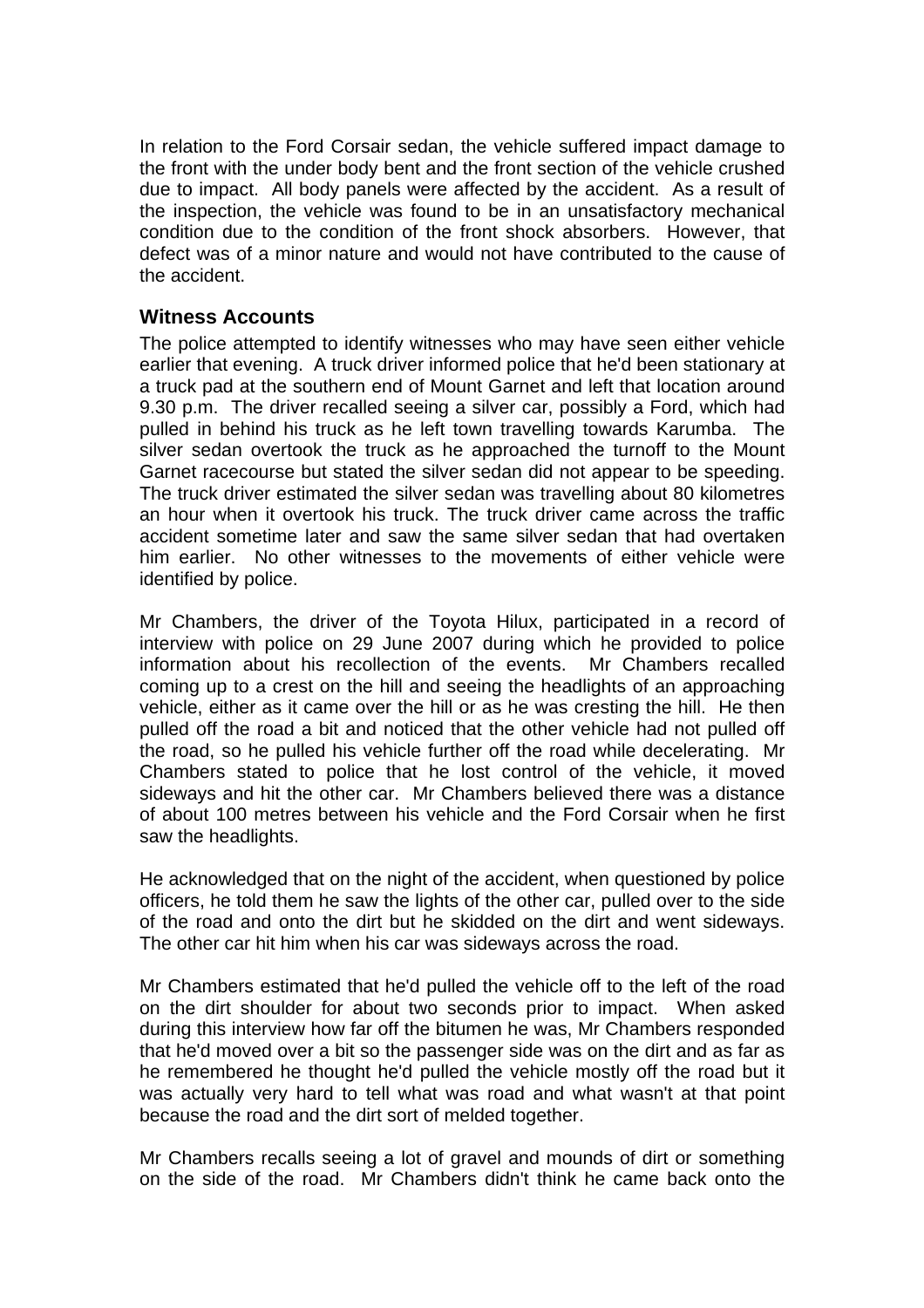bitumen except after he lost control. Mr Chambers reiterated the Ford Corsair didn't appear to move off the bitumen onto the dirt at all.

Mr Chambers advised he was looking straight ahead watching the road prior to the accident happening. He watched the headlights crest the top of the hill. He was not eating or drinking anything at the time, nor was he on a mobile phone. Mr Chambers stated he did not flash his lights or sound the horn or alert the oncoming vehicle when he saw it wasn't moving over because there wasn't time for that.

In relation to the brakes, Mr Chambers was asked a number of questions to which he responded. When advised that the brakes on the trailer were not working, Mr Chambers advised he did not know that the brakes were in a potentially dangerous condition and said he wouldn't have towed it if he'd known this. He admitted he was familiar with driving a vehicle whilst towing a trailer from his experience in his tree lopping business, and he did not know if the trailer on the day of the incident was equipped with an independent braking system. Mr Chambers agreed it's possible the motion of the trailer may have caused the vehicle to go sideways. Mr Chambers said he had not experienced any problems whilst driving the vehicle prior to the incident, no vibration or shuddering when he was moving over onto the dirt.

Mr Chambers gave evidence in Court and provided an account based on his recollection that is essentially consistent with a version of events that he gave to investigating police during his interview on 29 June 2007. I am assisted in coming to some conclusions about the reliability and honesty of the account given by Mr Chambers by virtue of the fact that I have heard and seen him give evidence.

Police also interviewed other passengers in the Toyota Hilux, including Mr Shane Lobegeiger, who in fact was the owner of the Toyota Hilux. Mr Lobegeiger was seated in the front passenger seat. He provided a statement to police in which he outlined his recollection of the events. He says they were travelling at 70 to 80 kilometres per hour. The traffic was steady with Triple B trucks coming past every 20 minutes or so. They would go off the edge of the road which wasn't a problem, and Mr Lobegeiger said then that he was reasonably familiar with the road, having travelled on it since he was a boy.

He recalls, towards the end of their trip, they came to a rise near the top. He told police he saw some motor vehicle lights that were about a hundred metres away coming towards them. He reports that Mr Chambers noticed the lights as well and moved to the left as far as he could. There were some mounds of road base on their side which prevented Mr Chambers from pulling over any further. The lights of the other car appeared to stay in the middle of the road and kept coming towards them.

Mr Chambers told police that the Toyota kept to the left as far as possible. They travelled about 30 metres or so before the Toyota veered to the right. The front wheels of the Toyota went onto the bitumen surface of the road, the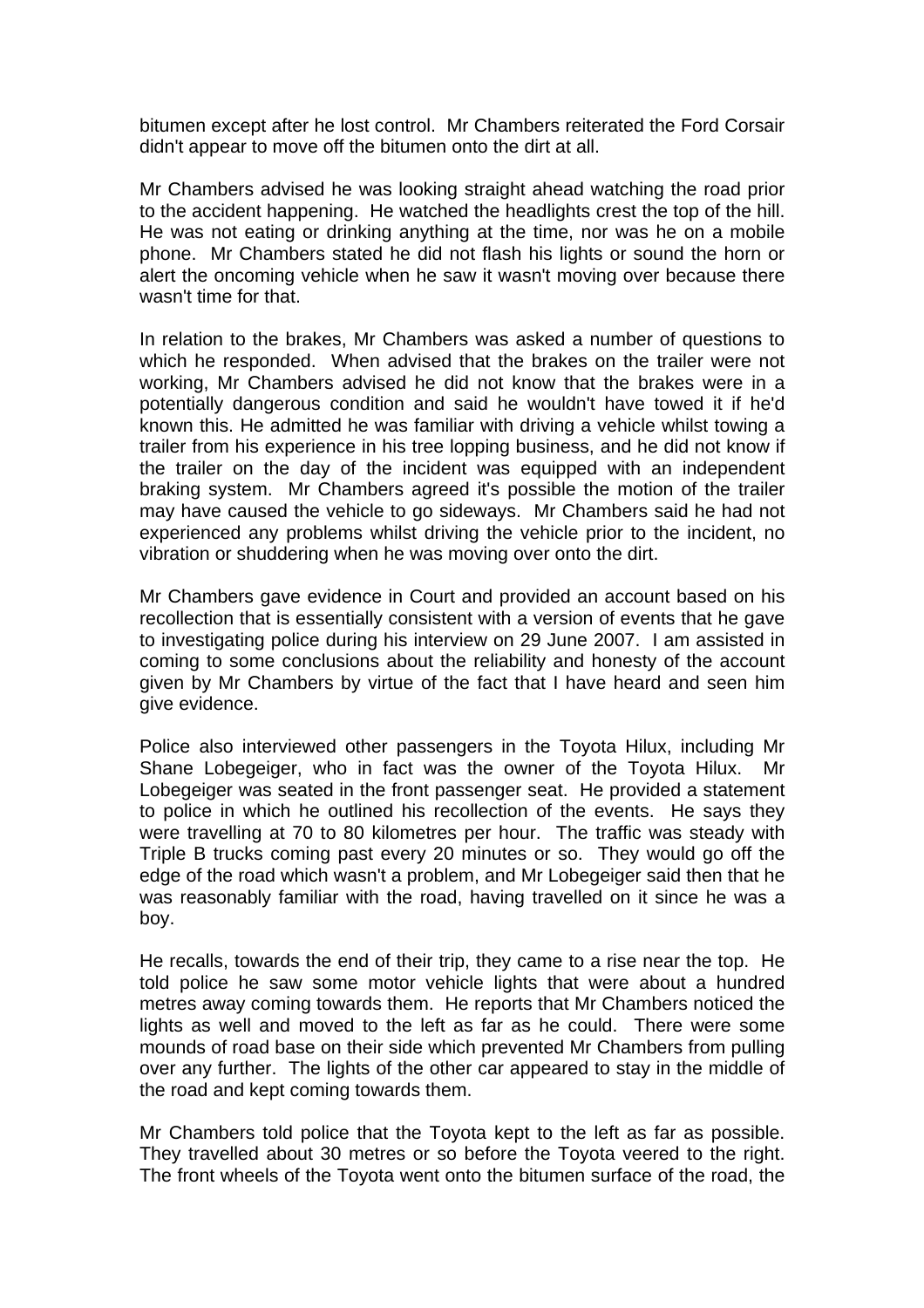rear wheels were still on the gravel and the trailer was behind them, although he didn't know what position it was in. The other vehicle did not appear to move from its line of travel and remained in the centre of the sealed section of the road.

## **Other Evidence**

Mr Chambers supplied a blood test which returned a negative blood alcohol result; however, the blood test did detect the presence of tetrahydrocannabinols, consistent with cannabis use. This reading was referred to Dr Geoff Fisher at the Clinical Forensic Medicine Unit for an analysis of likely adverse effects that cannabis might have on a person's capacity to drive. He concluded that the cannabis was not a contributing factor to the accident. It was impossible to determine the recency of the use and the level appeared to be minimal.

Mr Jeffrey Juhas, the driver of the Ford Corsair, was also tested for blood alcohol at the time of his autopsy which occurred on 14 June 2007, six days after the accident. A statement was obtained from Dr Leslie Griffiths in the Clinical Forensic Medicine Unit in Townsville, who calculated that at the time of death, Mr Juhas would have had a blood alcohol reading in the range of 0.049 per cent and 0.052 per cent. Toxicology also detected the presence of tetrahydrocannabinols. Dr Griffiths opined that a driver with the blood alcohol concentration of 0.05 would have twice the crash risk of a driver with a zero blood alcohol concentration. Mr Juhas was also disqualified from holding a driver's licence at the time of the incident.

## **Post Mortem Findings**

Autopsies were performed in relation to each of the four deceased.

In relation to Jeffrey Juhas, the autopsy revealed his cause of death was due to multiple injuries due to a motor vehicle accident. In relation to Jerome Juhas, the autopsy revealed that the cause of death was multiple injuries due to a motor vehicle accident. In relation to Virginia Donaldson, an autopsy revealed that the cause of death was multiple trauma to head, chest and abdomen due to a motor vehicle accident. In relation to Stephen McGill, an autopsy revealed the cause of death was due to haemopericardium due to rupture of the vena cava into the pericardium as a result of a motor vehicle accident.

## **Forensic Crash Investigators Analysis**

Sergeant McPhail concluded his report with an analysis. Predominantly from his investigations at the scene, he concluded the Toyota appears to have crossed over into the path of the Ford Corsair, and the resulting collision caused the Toyota to rotate in a clockwise direction while pushing the Ford Corsair in an easterly direction. The four small scrape marks were made by the front of the Corsair as the Toyota impacted, pushing the front of the Ford Corsair down, leaving marks on the road surface. The four tyre marks were left by the Toyota as it veered across the road surface towards the Ford Corsair. There were no skid marks from the Ford Corsair, and all wheels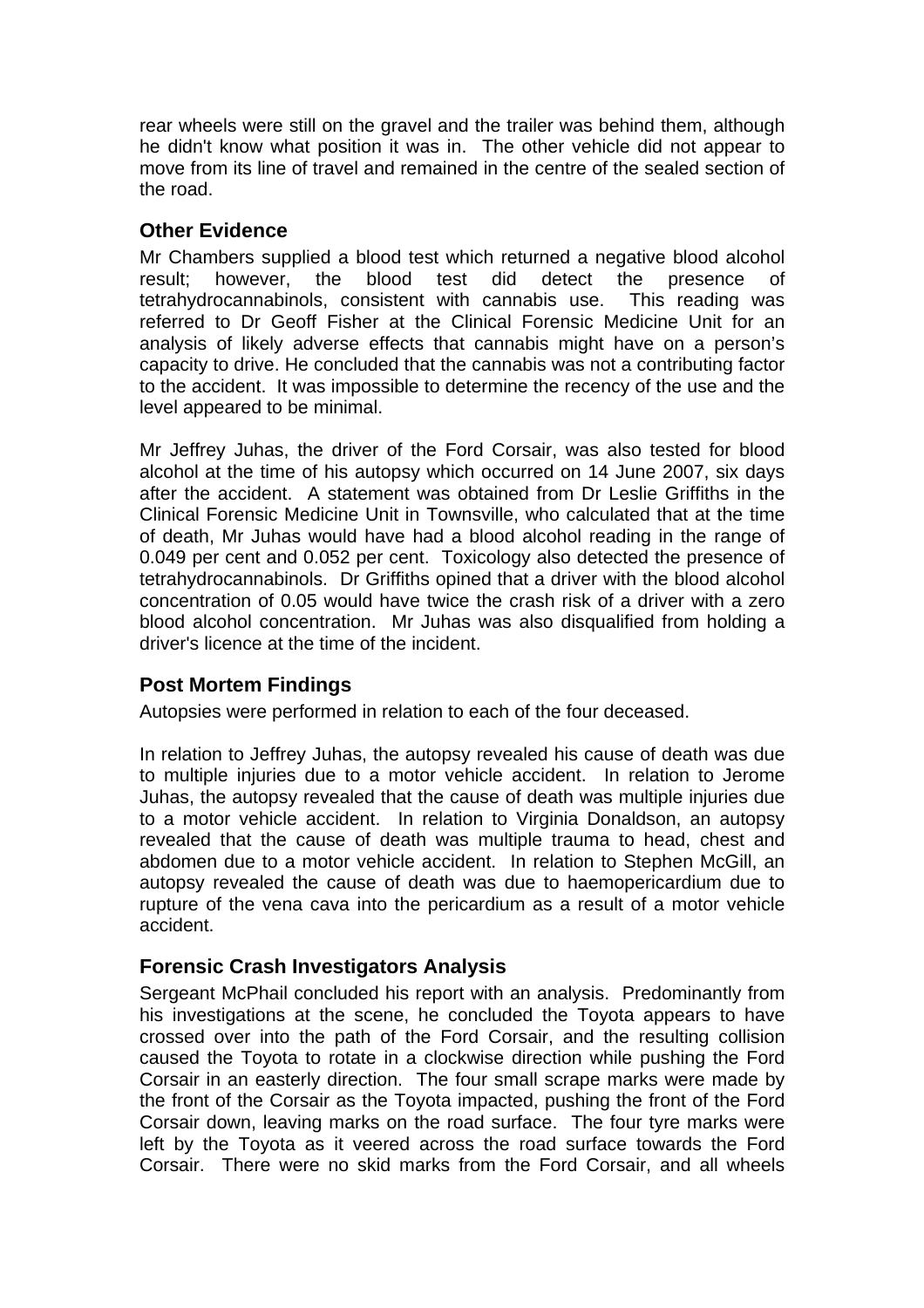remained on the bitumen section of the road prior to impact; however, in evidence, Sergeant McPhail acknowledged that it was possible, notwithstanding the absence of tyre markings, the Ford Corsair may have been positioned partly on the bitumen and partly on the shoulder.

Sgt McPhail reports that the slight crook marks to two of the tyre marks indicated off-centre impact by the Toyota on the Ford Corsair that resulted in the Toyota moving to its left side and rotating away from impact. Sergeant McPhail considered a number of possibilities to explain why the Toyota crossed onto the path of the Ford Corsair. He considered it possible that the slightly raised bitumen edge could have been a factor in causing the inside of the tyre to bounce slightly off the edge of the road causing the driver to overcorrect the steering.

Sergeant McPhail observed that on this stretch of road the bitumen surface was only wide enough for one car to travel at a time, and when two vehicles approach each other, at least one, but usually both, vehicles must pull over from the bitumen section onto the dirt shoulders of the road. He further acknowledged that when one side of the vehicle is travelling on dirt and the other side on a bitumen surface, this results in two different friction values operating on the vehicle which could result in over-correction of steering.

#### **Conclusion**

I find that:

- 1. Jeffrey Juhas, Virginia Donaldson, Jerome Juhas and Stephen McGill died at about 9.45 p.m. on 8 June 2007 at a location on the Kennedy Highway, approximately nine kilometres from Mount Garnet;
- 2. Jerome Juhas died due to multiple injuries due to a motor vehicle accident;
- 3. Jeffrey Juhas died due to multiple injuries due to a motor vehicle accident;
- 4. Virginia Donaldson died due to multiple trauma to head, chest and abdomen due to a motor vehicle accident;
- 5. Stephen McGill died due to haemopericardium due to a rupture of the vena cava into the pericardium as a result of a motor vehicle accident.

I accept the evidence of Mr Chambers and Mr Lobegeiger as to the circumstances leading up to the accident. The evidence from the scene investigation is consistent with their accounts. Mr Chambers saw the oncoming Ford Corsair as its lights came over the crest in the road and, whilst unexpected, he began decelerating immediately and moving the Toyota Hilux to the left. As the vehicles approached, it appeared to Mr Chambers that the oncoming vehicle was not moving from the centre line. Whether or not it moved from the centre line is impossible to determine. There was an absence of tyre tracks attributable to that vehicle, although the scene investigation was